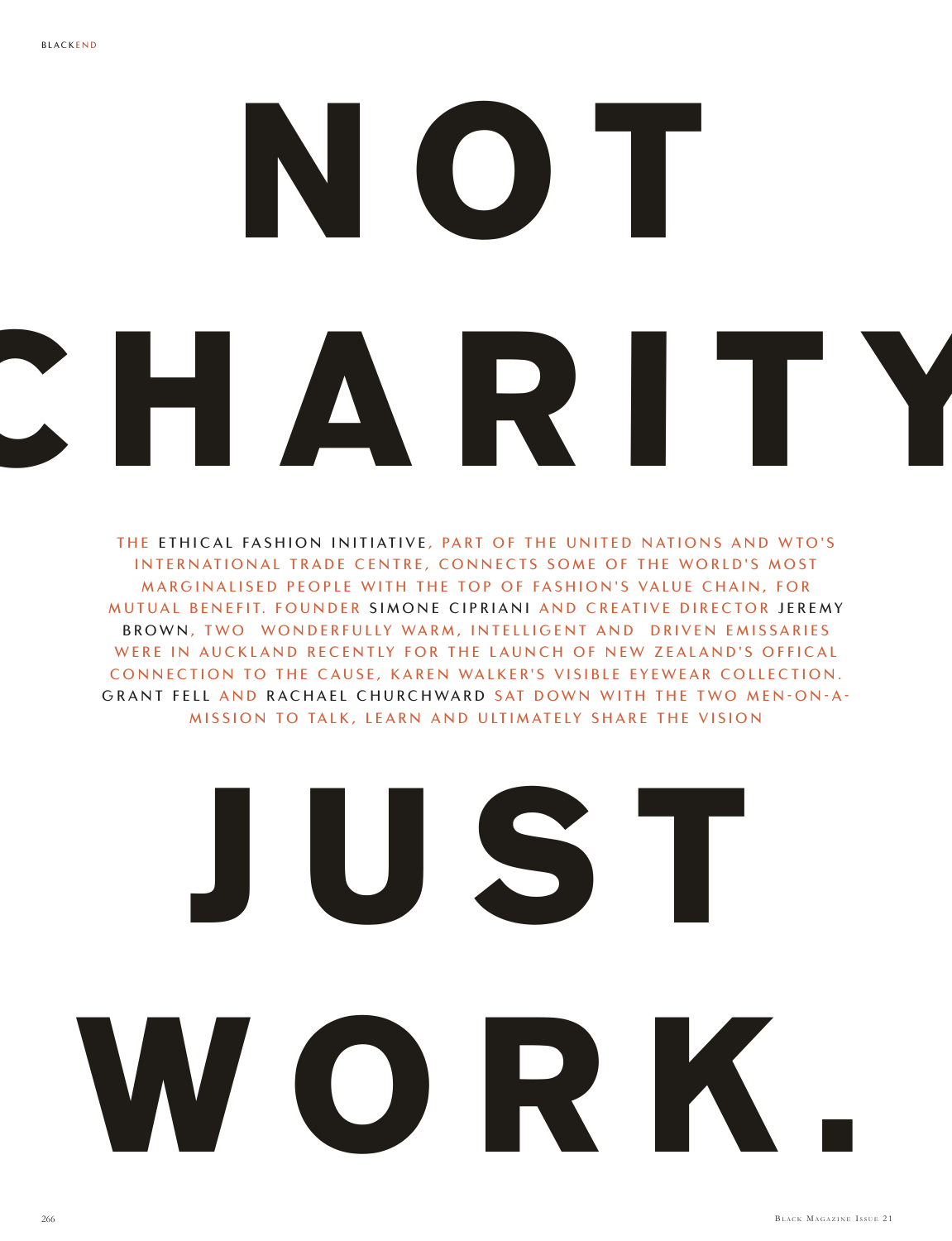**WORK.** *Karen Walker Eyewear 'Visible' campaign image by Derek Henderson*

267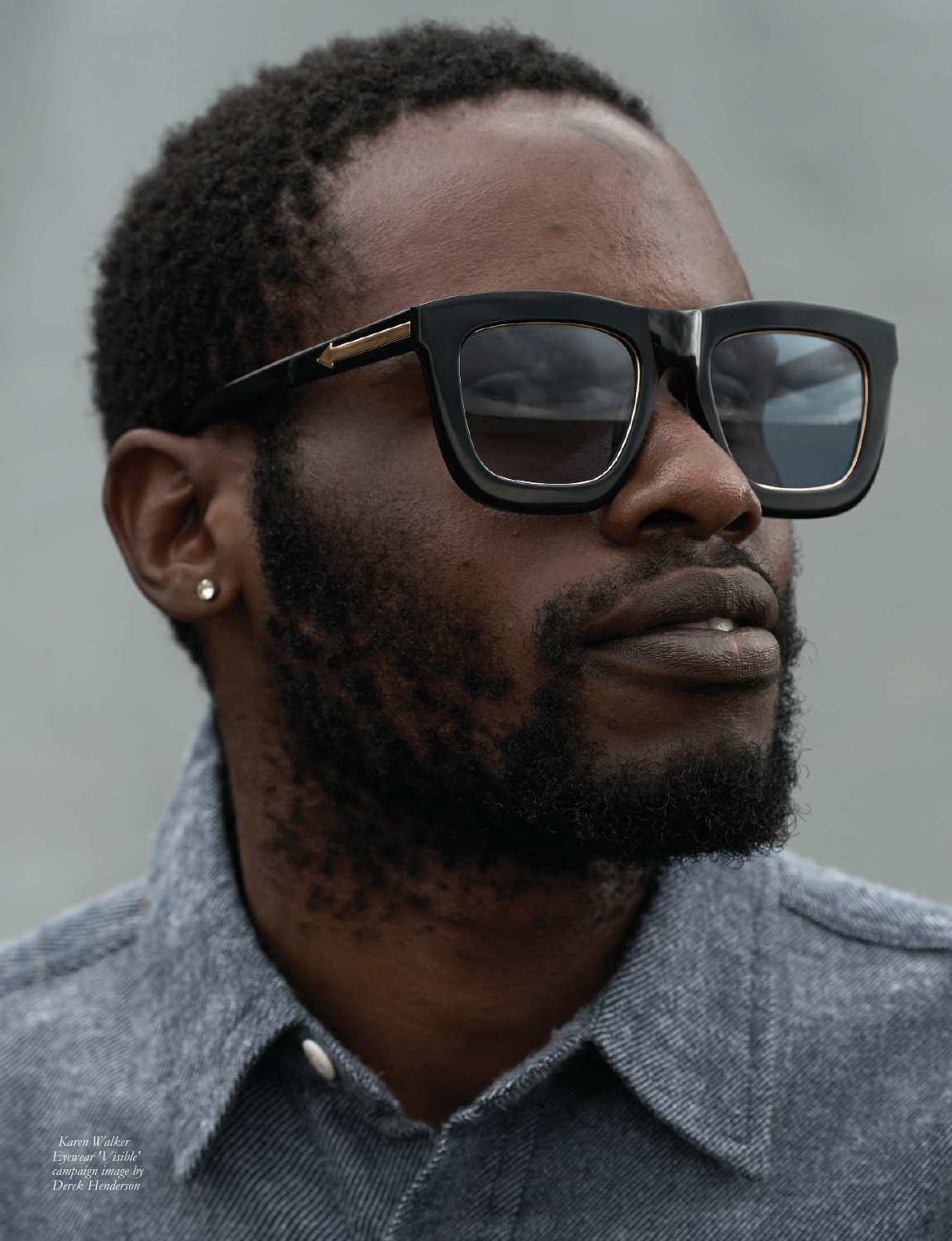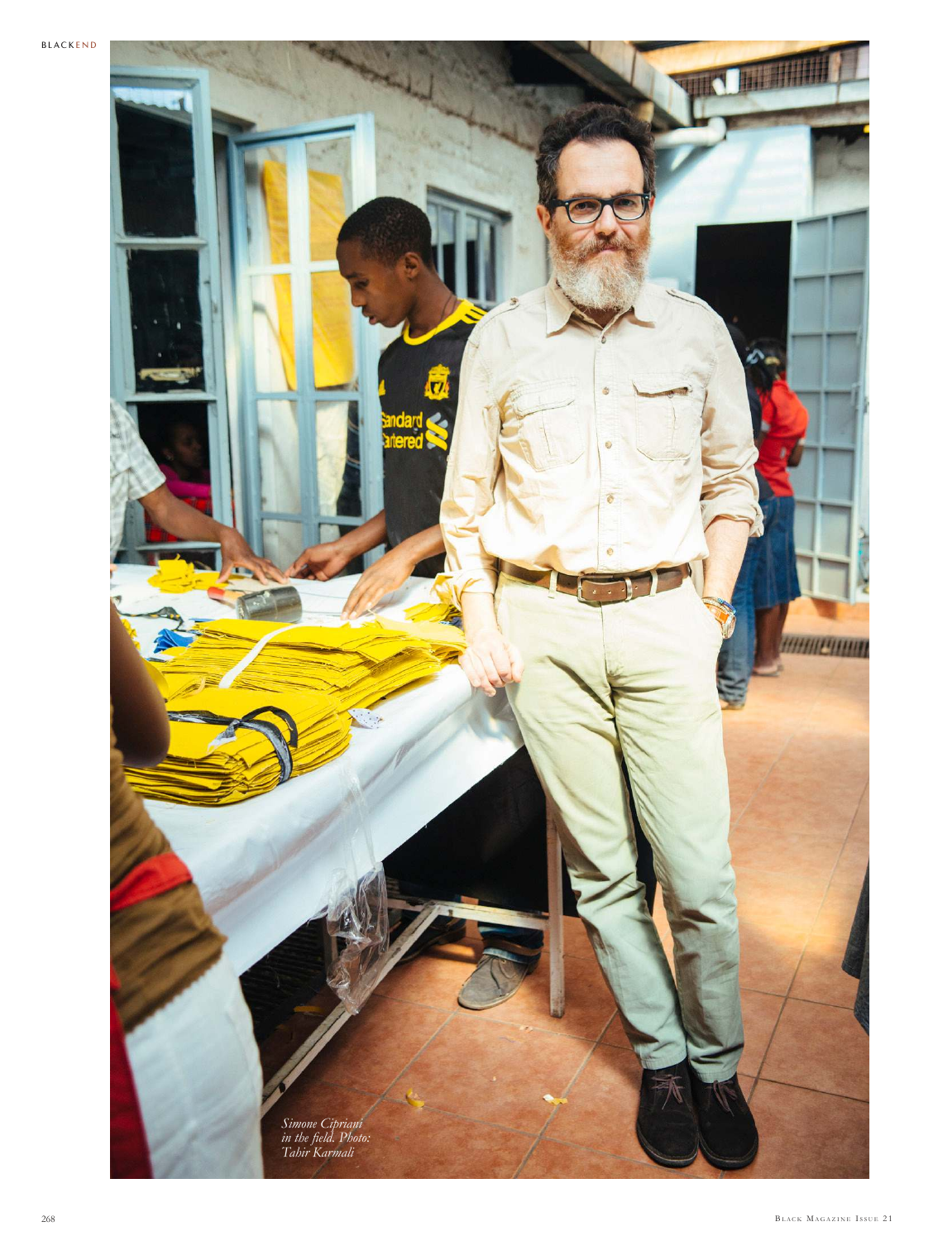**Grant Fell:** *Simone, can we start with some of your origins - at CESECA, you had a background in footwear and leather – a background that led to many early international posts.* **Simone Cipriani:** CESECA was a service company set in Tuscany, in those days the footwear industry was highly internationalised with a lot of factories all over Asia and they needed somebody to do the training with the work force, the quality control, the logistics and this is what we did at CESECA. We also used to work at the forefront of technology, we were among the first organisations in Europe to adapt the CAD cam technology to the footwear industry. We were using CAD to introduce it to the sector in Italy, a lot of companies in Italy and in Europe but our main centre of operation was internationalisation of production; Asia, North Africa, India, Vietnam, Indonesia and so on. We did some work in some Chinese provinces but India was the big heart of the pie. *GF: So how did this early work with CESECA lead to what you are doing now?* **SC:** As a result of doing this work, I was approached by the UN and by the European Union to work in development because they needed people to do training, to set up training centres, to develop light industry; shoes, bags, garments and so on. We had this expertise and, by chance, I had started to develop this. So I was passionate about this and I started to do that as a consultant. I did it as a consultant for a while and then one day the chairman of the board of CESECA came to me and said, "Simone, you like working in development, you are always asking for leave to go abroad and work in development." So I joined an organisation called PISIE which worked in development for the leather and footwear industry worldwide. It trained people about leather, bags, shoes, and so on all over the developing world. I think it has trained around 4,000 people worldwide, a huge amount of people. I was the Secretary General of the organisation but I was also doing my consultancy with the UN. After a short while the UN organisation asked me to go and create, and direct, a project for the leather industry in Ethiopia, and I accepted. I didn't really want to leave Asia as I was emotionally attached, I was designing in those days in Indonesia, in Java – which was beautiful and then also in Ho Chi Minh City and I was very passionate about that – I loved PISIE, working in those places, but Ethopia had something…and then I started also going to Kenya where I met these missionaries who taught me how to work with informal producers and this is where we had the idea, to work, not with the industry but to work with informal artisans, women, microentrepreneurs. This was the first emergence of ethical fashion. Let's put the two things together. *GF: So that was the genesis of the Ethical Fashion Initiative itself, there in Ethiopia...***SC:** I was in Ethopia, but I was also working in Kenya, and while I was there, there was a vacancy in Geneva. I applied. I won the vacancy and when I got there I went to them and said, "Look, I have not told you the truth. I am not interested in the leather sector any more, I am interested in doing this thing (ethical fashion)." They said to me, "Do a business plan. We will give you the money for a trial, if you fail, you are out." And it worked. Jeremy here, was one of the most promising designers in the UK…**Jeremy Brown:** Was one!! (laughs). **SC:** In those days he was still very young, a promising designer and it was in those days that Jeremy joined us. We put together a team, outside the UN, a team not of bureaucrats, to be with us. People that I knew from my work in the industry. Step-bystep we developed the business model; first of all we don't just work in Kenya, we work in Bukina Faso, in Mali and in Ghana… *GF: How does that process work, in terms of which countries are added to the Ethical Fashion Initiative. Does it happen organically?* **SC:** The market is demanding fabric, natural dyes…so I knew that these things would be available for example in Mali. We travelled extensively for a

while to see what was available in the communities in each area, and then we set up the programme there… *GF: So it is marketdriven?* **SC:** It is always market-driven, yes. For example, one of the first five groups in fashion, one of the world's biggest fashion groups, is just now working on a special project, on the creation of a textile which is why we are currently expanding to Palestine because they have the embroidery there and to South East Asia to get some silk. Recently Silvie, a colleague in Geneva, gave me some silk, which is indigenous from there, a rough silk and they weave it. We may expand to that as well…*GF: Can we talk about the economic model, which appears to be the foundation of the Ethical Fashion Initiative…* **SC:** Yes. The first part is product development. Jeremy has a whole team now in an office in London, because a lot of creative people are from there, and this is where we do the development of the idea based upon the materials we have. Then we do the sampling, the same as normal, the samples go into the fashion season and then through the fashion season, are sold, same as a normal fashion business. Then we organise production with the fashion houses, but the production has to happen in the communities that we are working in. So in order for the fashion houses to place an order in those communities they have to place an order with a production hub, a hub that we have set up within the community. This hub is a social enterprise, it's a social enterprise that receives the order and organises production in the communities. The people in the communities are organised into cooperatives and individual enterprises. Here, people have their own current account, business administration, very simple. From us there is the building, the technical assistance and we co-manage this social enterprise along with local management in order to ensure that important values, the value of family and fresh food are upheld. We do one thing that is very important, we do an impact evaluation in order to understand the story of what we do, in order to understand the real impact, in order to know the metrics of development. This work is done by social workers and directed by an anthropologist and goes into the community centres as a survey, a social survey. Then we have the numbers of the change, in the life of the people – do people improve their diet, are they nourished, is the most common disease of the area decreased, are more children going to school? This is the way we check if what we are doing is good. **Rachael Churchward:** *Fantastic, you are constantly self-monitoring…* **SC:** A lot of people, a lot of brands they come to me and they say, "We will give work to Africa!" but how do you know that is it good? It is not always good, sometimes we discover that we have made mistakes but by having this way to check, you can correct yourself. We have found a lot of mistakes in our work by doing this but this is how you find out! *GF: I asked Murray Bevan (PR expert for Karen Walker) when we first saw the Karen Walker Visible campaign if the models that were wearing the glasses would actually get a pair of glasses each and he said he had asked the same question and the short answer was that they didn't because within the village or community it might be seen as a type of favouritism and that the wearer may have them stolen from them or worse…that concept of slum economics and slum currency…***SC:** Yes, slum economics is the economics of how people survive within a network of people and survive out of experience. In a slum, the reality of living is that every day you have to put some food on the table, and you don't have the security of work so everyday you survive out of the network that you have with other people - you get to know an opportunity here, an opportunity there and you have to invent your work of the day. Even the shoemakers I was working with, these shoemakers were passing from one thing to the other. One day it was an opportunity for stitching some soles onto school shoes so they were going to schools and doing it there. Another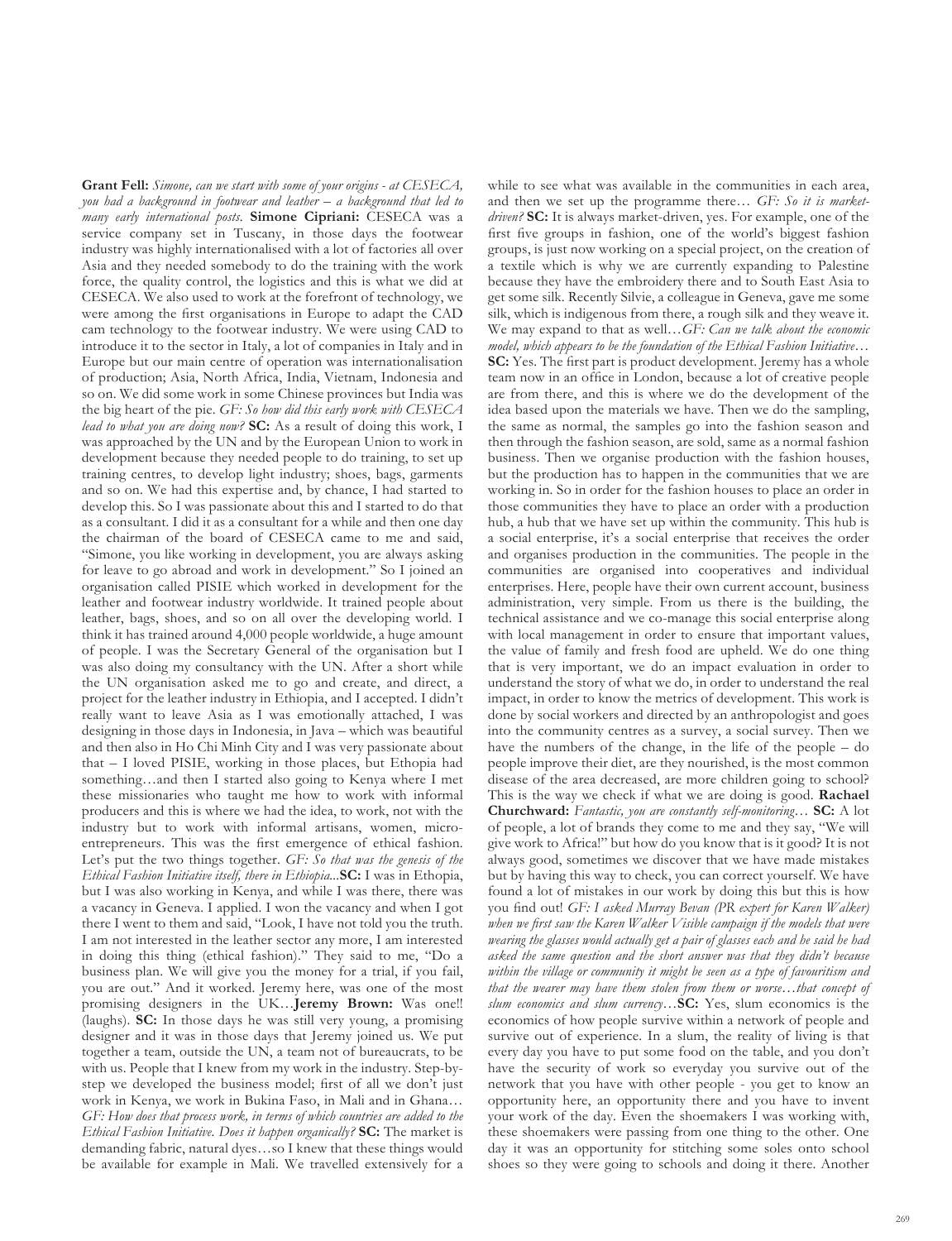## "WHAT WE WANT TO DO IS TO PASS ON THE INFORMATION, EDUCATE THESE PEOPLE ON HOW TO DO IT THEMSELVES, PASS TO PEOPLE THE KNOWLEDGE OF WHAT TO DO AND HOW TO DO IT.."

day they found that a factory had opened and they needed some work shoes so they went to find the right leather for those work shoes. Another day, they would work for people who had just got a job as a housekeeper for a rich man. They would go to them and say, "I know that you need shoes to work in that man's house so I will make you some leather shoes out of your first salary," it's a continuous need for invention – to the extent that it makes these people extremely resourceful. In a slum you have to be resourceful, or, you fall into the other side of a slum, which is the pit. The pit from which you do not emerge any more and your life expectancy is between 34 and 42 which is very low, when you consider for us (Westerners) it is 78 or something similar. The first time I worked there many years ago, I had some white in my beard and I think I looked older than what I am and I was considered to be an old man. "I'm not so old," I said, "I'm forty!" "Well," they said, "you are not young!" (laughs). *GF: Tell us more about the luxury bag label Taytu which was established in the mid 1990's…***SC:** Ahh, Taytu. This is what taught me what was the wrong road. There we went (into Ethopia) with some formal companies and we invested in this brand. I also called in the designer, from Europe, who invested a lot personally into this brand. Then I brought in some informal artisans to work with the brand but the informal artisan's work was out. Two or three big local people, who were very rich, took the brand so I detached myself from it, I told them that I don't want to work with it any more - I don't think the brand has survived, that it had made some scarves, and that it may have failed. If it failed it was because it didn't have a clear marketing concept – like we have now – with regard to responsible fashion. It was not linked with a fashion house or a brand and that's what we learned, you have to develop it with a brand or for a brand, an existing brand…*RC: Not try to start a new one in the middle of Ethiopia…* **SC:** Yes, you need to have established distribution capacities in the global market. So, when Jeremy develops a product now with say Stella McCartney, these products are sold because Stella McCartney puts them into her market, we don't have to go and look for retail distribution for them. I had had enough of going to fairs with a suit case full of samples that we are trying to sell… also with Taytu, they completely excluded the reality of the artisans, the microproducers, so they became something in between a small European factory and a small African factory. At the time, in Asia, their factories were so much better. You'd have China, India and those countries make things bloody well! In the world of today, you see some shoes that look like they have been made in England, the craftsmanship, but they are made in India…*RC: Beautifully made by artisans!* **SC:** They are perfect. You see some bags today, from Kolkata, you don't see the difference with a bag made in Europe because there is *NO* difference, even the leather is the same. *GF: We really like that the Ethical Fashion Initiative is primarily supporting*  women in these regions. Is that because most of the artisans are primarily *women?* **SC:** It is because in these societies, women are discriminated against, highly discriminated against. They have become the backbone of their societies because they are the ones that are forced to invest what little money they have into the family, into education, into healthcare and development. So women are incredibly responsible. Investing in women is about investing in the future of these societies because whatever investment you make into women, it goes into development, it goes into health care and it goes into education. Unfortunately, in many of these

places, if you invest in men, it is not the same, you could well be investing in whiskey (laughs). I am Italian, I come from a very chauvinist country, they don't want to hear that in Italy but it is true. I am very glad that my daughters have grown up (away from Italy) because they have more opportunities. There are changes, the new Prime Minister has a cabinet which is nearly half women, it is very good. For a long time now though I have been working in teams, which are mostly women, with CESECA it was almost entirely women…**JB:** It is the same with us now though, we are literally the only two men! **SC:** Yes, the team is big but we are two of the only men…**JB:** We do work with men as well but the vast majority of the team are women, probably about 90% are women… *GF: That's fantastic, an abundance of empathy no doubt! What sort of roles do the men have then?* **JB:** We have some great men, like our logistics manager in Kenya, he is a guy and he is amazing. **SC:** He is amazing! **JB:** He comes from a slum, he is very morally conscious… he started in the most unskilled job possible and now he has advanced to become the logistics manager of the operation which is like, third in command…**SC:** Yes, third in command but he could easily be higher up than that…**JB:** Yes, definitely…*GF: So the hubs, are they all staffed and operated by local people, people local to the region?* **SC & JB:** Yes! Only local people…*RC: Fantastic!* **SC:** We travel a lot, Jeremy and I travel for 6-to-8 months of the year. The winning factor in a way, is for us to not be there all the time, otherwise it becomes run by us, directed from the outside when this belongs to these societies…*GF: They have to take responsibility for it?* **SC**: Yes, they are responsible for it all…**JB:** They are also their own enterprises, they are not part of the UN or anything like, that, they are self-supporting…**SC:** Each business is funded by trade, it is not funded by us. We can manage it…just to give you an idea, just last week we were in Geneva doing the ratios, the financial ratios just so we know where we are but these are all local companies, we just oversee it from the outside. There is one in Kenya, there is one in Ouagadougou in Burkina Faso…and then we have one bigger hub in Ghana where we have just put in 65 stitching machines but that is bigger because the government gave us an industrial building. We don't have a hub in Mali, because in Mali we work within an existing community so we use their premises and we don't have any hub in Haiti because we work with an NGO and we use their premises. In Palestine we will have to see what we can do…*GF: Is Palestine the new frontier for the Ethical Fashion Initiative?* **SC & JB:** Yes…well there are a few new frontiers…**SC:** South East Asia…**JB:** Brazil…*GF: I was thinking about this yesterday, this is such a simple, yet big idea that can be extrapolated out to many, many countries; Papua New Guinea, Madagascar…there are so many countries that have incredible artisans, and thousands of years of history within that artisanal legacy…* **JB:** Pretty much all over the world… **SC:** But what we don't want to do is be involved in managing all of these (future hubs and societies), what we want to do is to pass on the information, educate these people on how to do it themselves, pass to people the knowledge of what to do and how to do it…**JB:** And connect…**SC:** Which is what we are doing in Brazil…**JB:** Yeah, exactly…**SC:** In Brazil we are passing on the knowledge to a new partner…**JB:** In Peru we are connecting two of our existing partners together and we will bring our knowhow to the field…**SC:** We will be a facilitator, manage directly these first things and then leave the others to facilitate. **JB:** Kenya was an incubator, a pilot to figure out how to work with the poorest